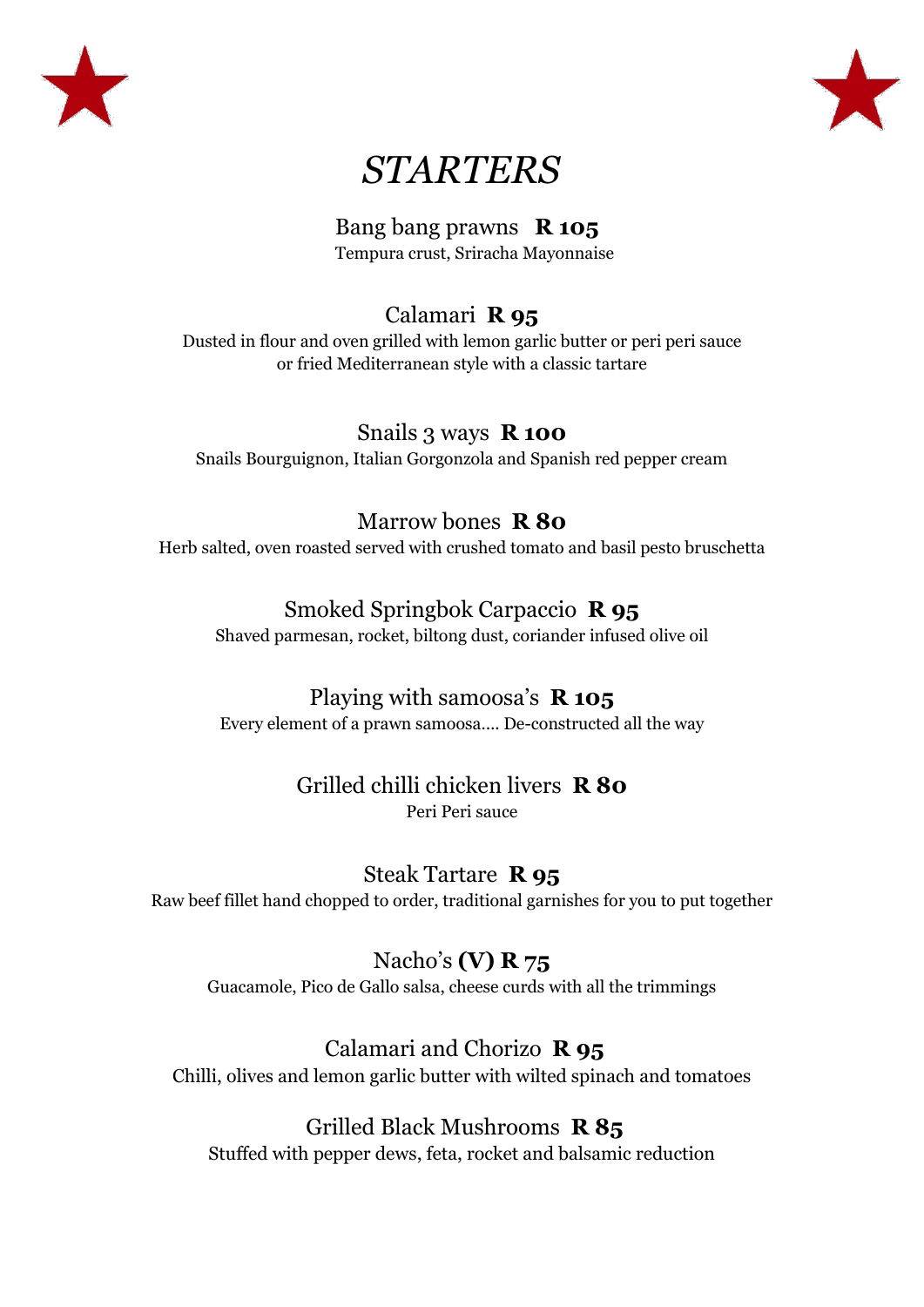, down the usa.<br>Vuba

### *SALADS*

Pear and blue cheese **R 95** Roasted beets, candied pecans, chilli and honey dressing

Salt and pepper calamari salad **R 95** Asian nim jam dressing

Citrus Prawn salad **R 125** Mixed greens, prawns, grapefruit, oranges, basil, honey and orange dressing

> Lentil feta and pecan salad **R 90** Basil leaves, mixed greens and Sweet Sevilliana dressing

Avocado and bacon Caesar's **R 95** House cured lardoons, coddled egg, romaine lettuce, shaved parmesan and anchovy croutons.

> Table Greek salad **R 155** Greek salad **R 95**



### *VEGETARIAN*

Stir Fried Vegetables **R145** Rice, Mushrooms, vegetables, soya sauce, cashews, chilli & coriander v

> Vegetable Lasagne **R145** Seasonal vegetables, mozzarella and cheddar cheese

 Mushroom Risotto **R155** Wild exotic mushrooms, parmesan and herbs

 Spring Linguini **R145** Baby tomato, lemon zest, mushroom, rocket, chilli & basil pesto

Fettuccine Havana **R145** Roasted peppers, mushrooms, chilli, sofrito cream & oregano

 Thai Green Curry **R145** Mixed Mediterranean vegetables, coconut milk, chilli, basil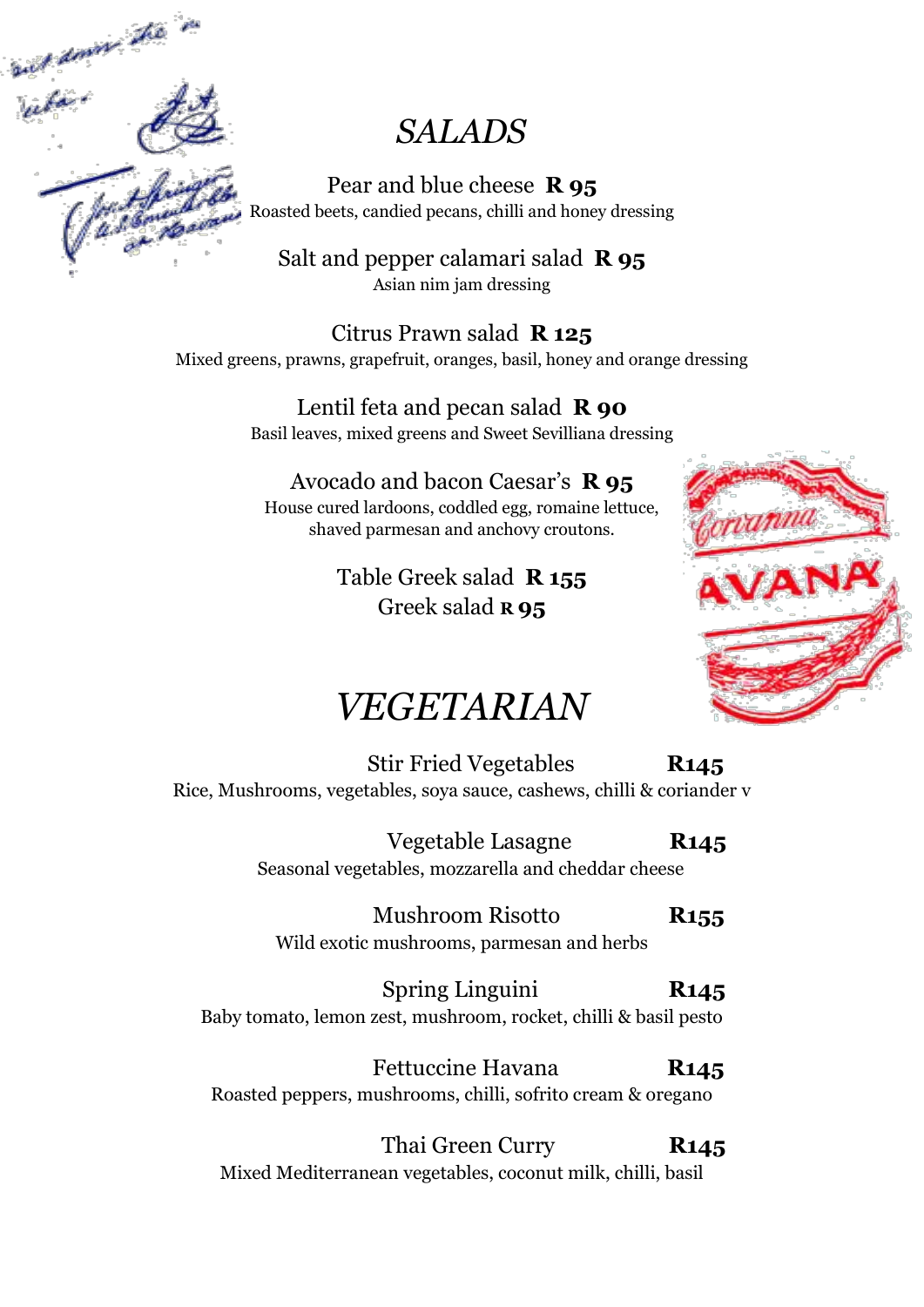

# *GRILL*

| <b>BEEF</b>               | 200gram                | 300gram     | 400gram     | 600gram     |
|---------------------------|------------------------|-------------|-------------|-------------|
| <b>T</b> Bone (Dry aged)  |                        |             | <b>R240</b> | <b>R285</b> |
| <b>Fillet</b>             | <b>R190</b>            | <b>R240</b> | <b>R280</b> |             |
| <b>Rump</b>               | <b>R<sub>165</sub></b> | <b>R205</b> | <b>R250</b> |             |
| <b>Sirloin</b>            | <b>R<sub>165</sub></b> | <b>R205</b> |             |             |
| <b>Rib Eye</b>            | <b>R<sub>195</sub></b> | <b>R245</b> |             |             |
| <b>Fillet on the bone</b> |                        |             |             | R295(500)   |
| <b>Venison</b>            | <b>R210</b>            |             |             |             |
| <b>Ostrich</b>            | <b>R210</b>            |             |             |             |

### Sauces R<sub>36</sub>

| Roasted garlic, whiskey, thyme, shallots and cream | Béarnaise           |
|----------------------------------------------------|---------------------|
| Rum and BBQ                                        | Mushroom            |
| Cheese                                             | Pepper              |
| Red wine and pearl onion                           | Cheese and jalapeno |
| Peri Peri                                          | Blue cheese         |
|                                                    |                     |

Chimichurri

# *TOPPINGS*

| Prawn and porcini béarnaise                 | <b>R75</b> |            | Extra Crayfish | SQ. |
|---------------------------------------------|------------|------------|----------------|-----|
| Crispy bacon and camembert                  | <b>R60</b> |            | Extra Prawn    | SQ. |
| Grilled Avocado, bacon and feta basil pesto |            | <b>R55</b> |                |     |
| Mussel's, whiskey, thyme and cream          |            | <b>R55</b> |                |     |
| Bacon, blue cheese, roasted tomatoes        |            | <b>R60</b> |                |     |

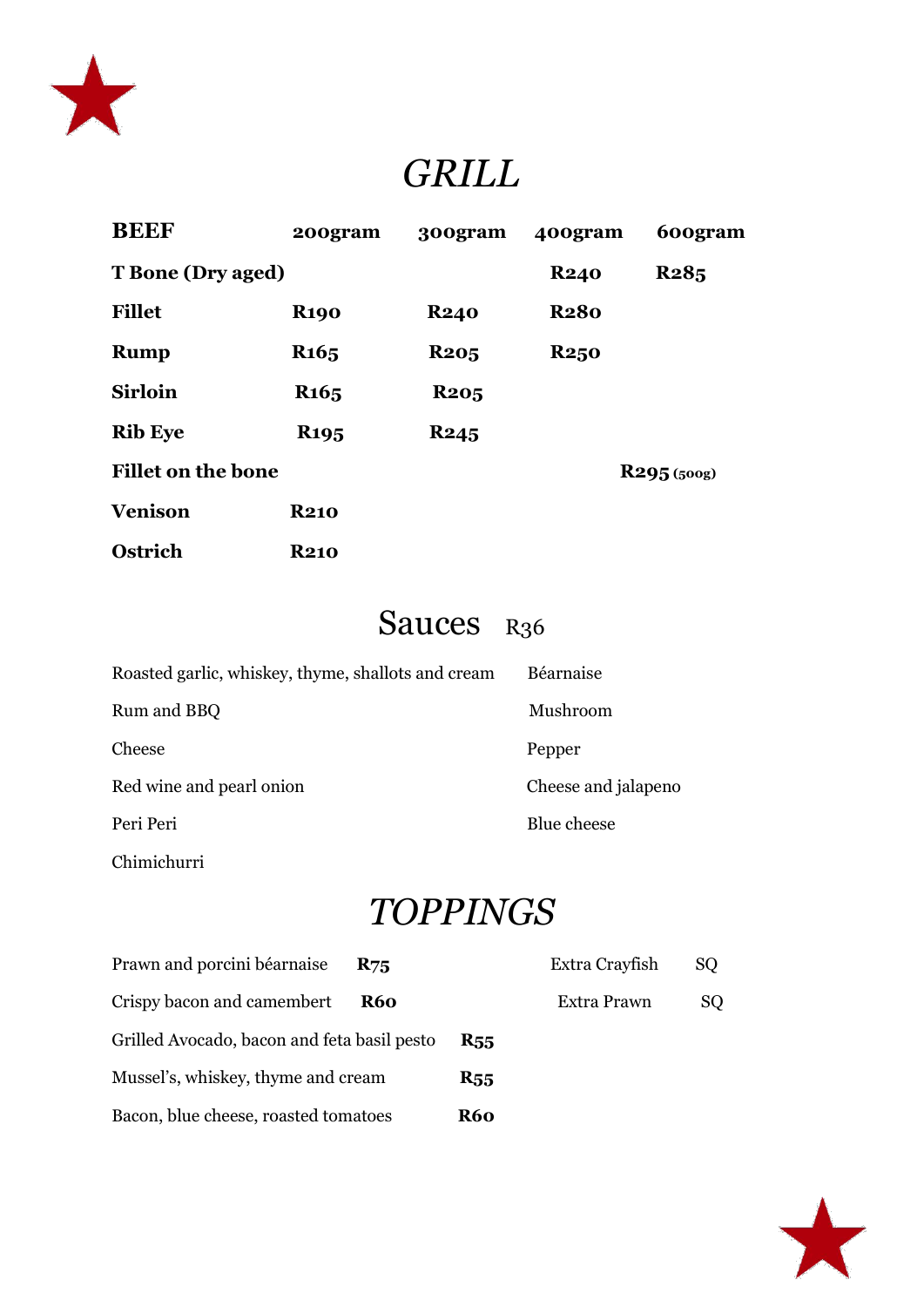*LAMB*

 Lamb Chops 300g **R195** grilled, sea salt, lemon, mint, cumin

 Lamb Chops 400g **R255** grilled, sea salt, lemon, mint, cumin

Slow Roasted Lamb Shank **R295** mash, seasonal vegetables, rosemary jus

## *POULTRY*

Chicken and Prawn Curry **R195** Wok fried rice, curry condiments

Deboned Chicken peri-peri **R180** Chilli butter, Havana braised vegetables and chips

Whole Baby Chicken peri-peri **R190** Chilli butter, Havana braised vegetables and chips

Pollo Cilantro **R165** Chicken fillets, coriander, lemon, chorizo, baby tomatoes and black olives with parmesan mash and Havana braised vegetables



### Chicken Havana **R190**

Lemon shrimp and mustard jus, mushroom and parmesan mashed potatoes, Havana braised vegetables

> Ostrich Au Poivre **R220** Peppercorn jus, black olive mashed potato

and down the in and down the Clark Bring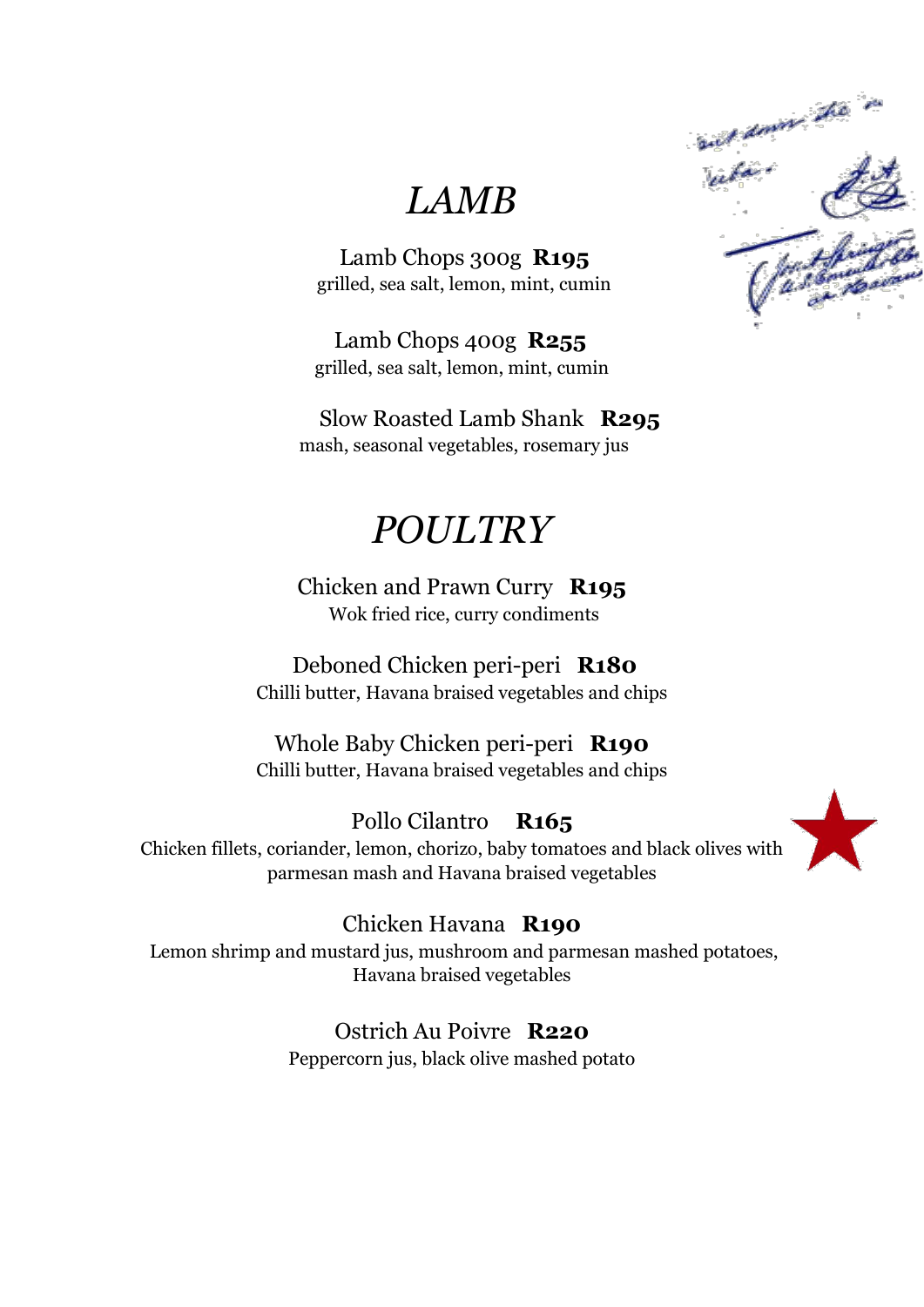

## *PORK*

Tomahawk grilled rack chop Korean BBQ basting **R185** Wasabi and green onion mash, wok seared vegetables

> Smoked House Ribs **R245** Sesame honey mustard basting

Pork Ribeye Steak **R160** Sweet potato, butternut and mushroom sauce

#### Pork Belly **R190**

Cider apple and bacon cream reduction, onto parmesan and pesto mash with Havana braised vegetables

# *FISH AND SHELL FISH*

*(Our Line fish catch changes daily, ask your waiter for daily specials)*

Linguini Seafood **R230**

Calamari, mussels, prawns, clams, lemons, Rocket, lemon zest and baby tomatoes sautéed In olive oil, garlic and a touch of chilli

and down the

sur<br>Victor

Grilled Line fish **R195** Lemon butter

Coconut Line fish **R195** Cilantro, ginger and lime, Havana braised vegetables and wasabi mash

Line Fish & Prawns **R240** Topped with prawns, creamy white wine and garlic sauce, green beans, sweet potato and butternut

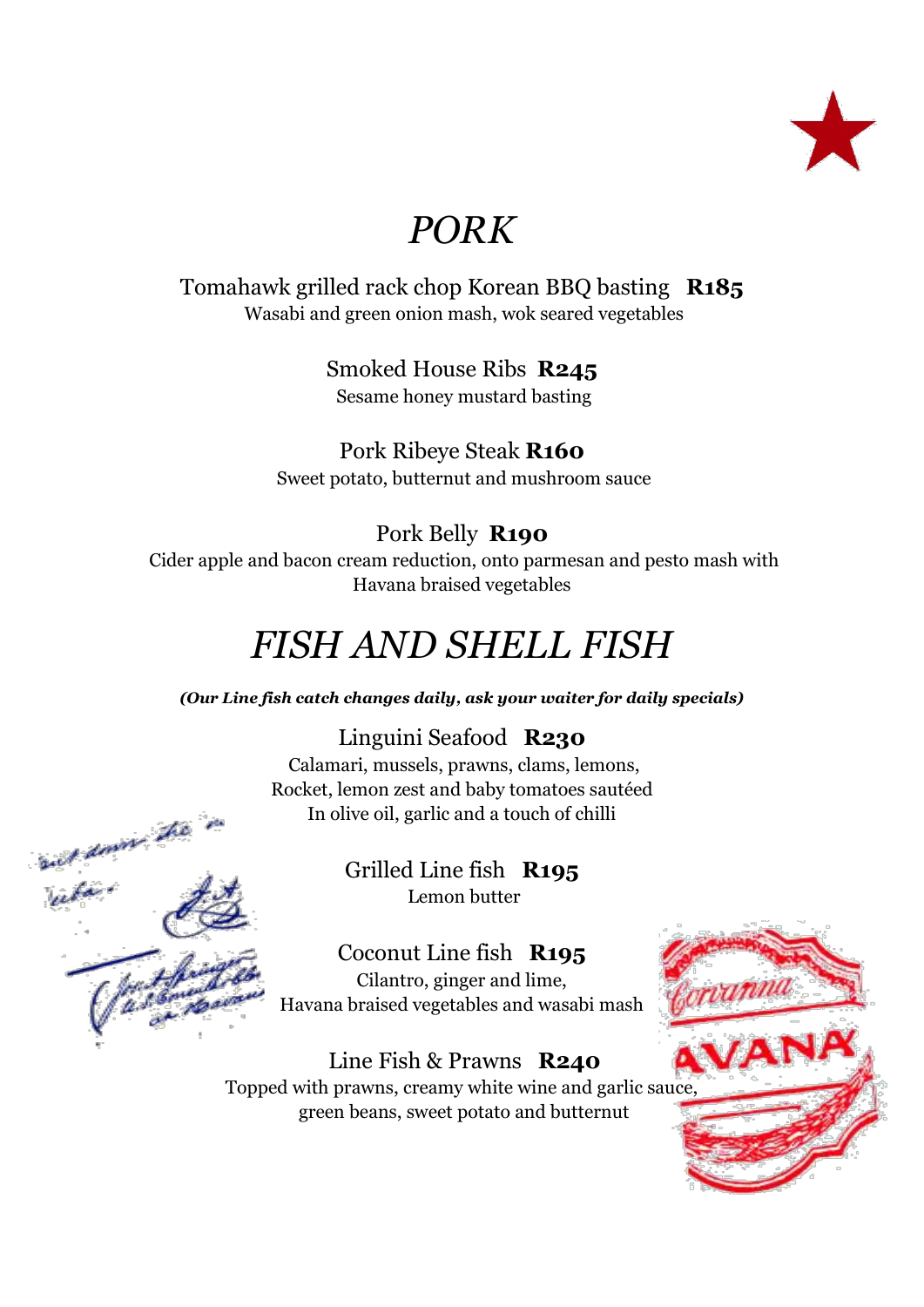Prawn and Chicken Chow Mein **R185** Ginger, garlic, mushroom, coriander and teriyaki

Calamari **R195** Grilled with lemon garlic butter or Peri-Peri served with Marie Rose and tartare sauce

Scampi **R230** Prawn parmesan crust fried Mediterranean style, house tartare, Smoked Marie Rose sauce

Sugar glazed Norwegian salmon **R250** Tandoori cream, braised vegetables and wasabi mash

> Grilled Seafood platter **SQ** (Selection changes daily ask your waiter)

Grilled Crayfish tails **SQ** With Sriracha butter on chardonnay risotto

Prawns **SQ**

Langoustines **SQ**



### *VEGETABLES AND SIDES*

- Baked Sweet potato **R30** Mushroom risotto **R45**
- 
- 
- Creamed spinach **R30** House cut wedges **R35**

Sautéed garlic mushrooms **R45** Green salad **R50** 

Onion and curry leaf chilli bites **R40**

Mashed potatoes **R35** Steamed vegetables R45

Crispy onion rings **R35** Salt baked potato **R35**

Greek salad **R70 Vegetable Fried rice <b>R40**